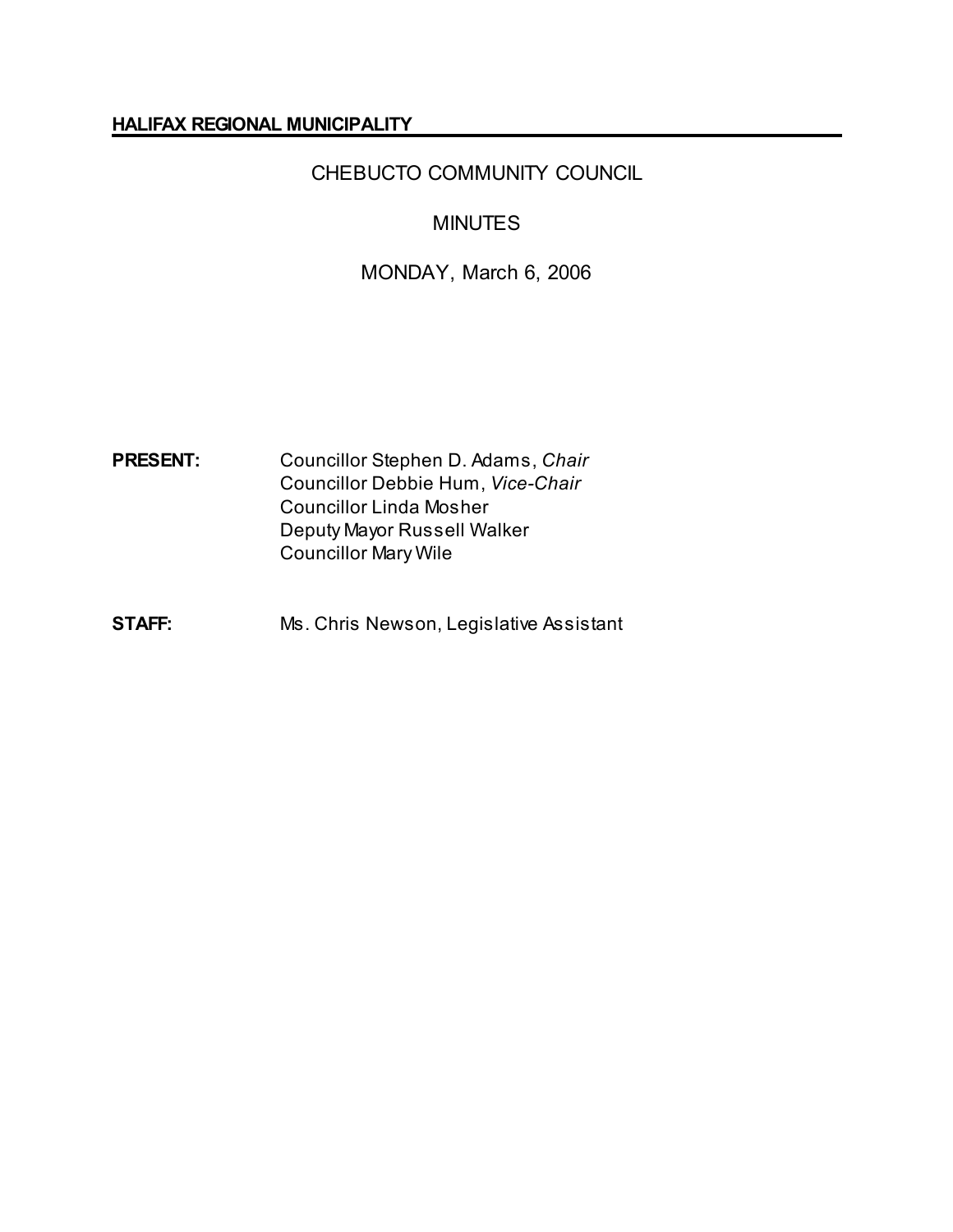# TABLE OF CONTENTS

| 1. |                                                             |                         |                                                                                                                                                                                                                                                                                                                                                                                                                                                                                                                       |  |  |
|----|-------------------------------------------------------------|-------------------------|-----------------------------------------------------------------------------------------------------------------------------------------------------------------------------------------------------------------------------------------------------------------------------------------------------------------------------------------------------------------------------------------------------------------------------------------------------------------------------------------------------------------------|--|--|
| 2. |                                                             |                         |                                                                                                                                                                                                                                                                                                                                                                                                                                                                                                                       |  |  |
| 3. | APPROVAL OF THE ORDER OF BUSINESS AND APPROVAL OF ADDITIONS |                         |                                                                                                                                                                                                                                                                                                                                                                                                                                                                                                                       |  |  |
| 4. | 4.1                                                         |                         |                                                                                                                                                                                                                                                                                                                                                                                                                                                                                                                       |  |  |
|    |                                                             | 4.1.2<br>4.1.4<br>4.1.6 | 4.1.1 Rock Pile - 182 Milsom Avenue, Halifax  4<br>Request to Have the Reclaimed Parkland at the Corner of<br>Parkland Drive and Langbrae Drive Named in Honour of the Year<br>4.1.3 Welcome to Halifax Sign - St. Margaret's Bay Road  5<br>4.1.5 Time Lines re: Re-Submission of Identical Planning Applications<br>Permission to Install a Sign on HRM Property at the Corner of<br>4.1.7 Request for a Trail in Hemlock Ravine Park and other HRM<br>Parkland Areas to be Named in Memory of Mr. Colin Stewart. 5 |  |  |
| 5. |                                                             |                         |                                                                                                                                                                                                                                                                                                                                                                                                                                                                                                                       |  |  |
| 6. |                                                             |                         |                                                                                                                                                                                                                                                                                                                                                                                                                                                                                                                       |  |  |
| 7. |                                                             |                         |                                                                                                                                                                                                                                                                                                                                                                                                                                                                                                                       |  |  |
|    |                                                             |                         | 7.1 Case 00852: Amendment to Development Agreement, Stoneridge on                                                                                                                                                                                                                                                                                                                                                                                                                                                     |  |  |
| 8. |                                                             |                         |                                                                                                                                                                                                                                                                                                                                                                                                                                                                                                                       |  |  |
|    | 8.1                                                         |                         |                                                                                                                                                                                                                                                                                                                                                                                                                                                                                                                       |  |  |
|    |                                                             | 8.1.1                   | Appeal of the Development Officer's Decision to Approve an<br>Application for a Variance - 20 Titus Street, Hailfax: Variance N0.                                                                                                                                                                                                                                                                                                                                                                                     |  |  |
| 9. | CORRESPONDENCE, PETITIONS AND DELEGATIONS  6                |                         |                                                                                                                                                                                                                                                                                                                                                                                                                                                                                                                       |  |  |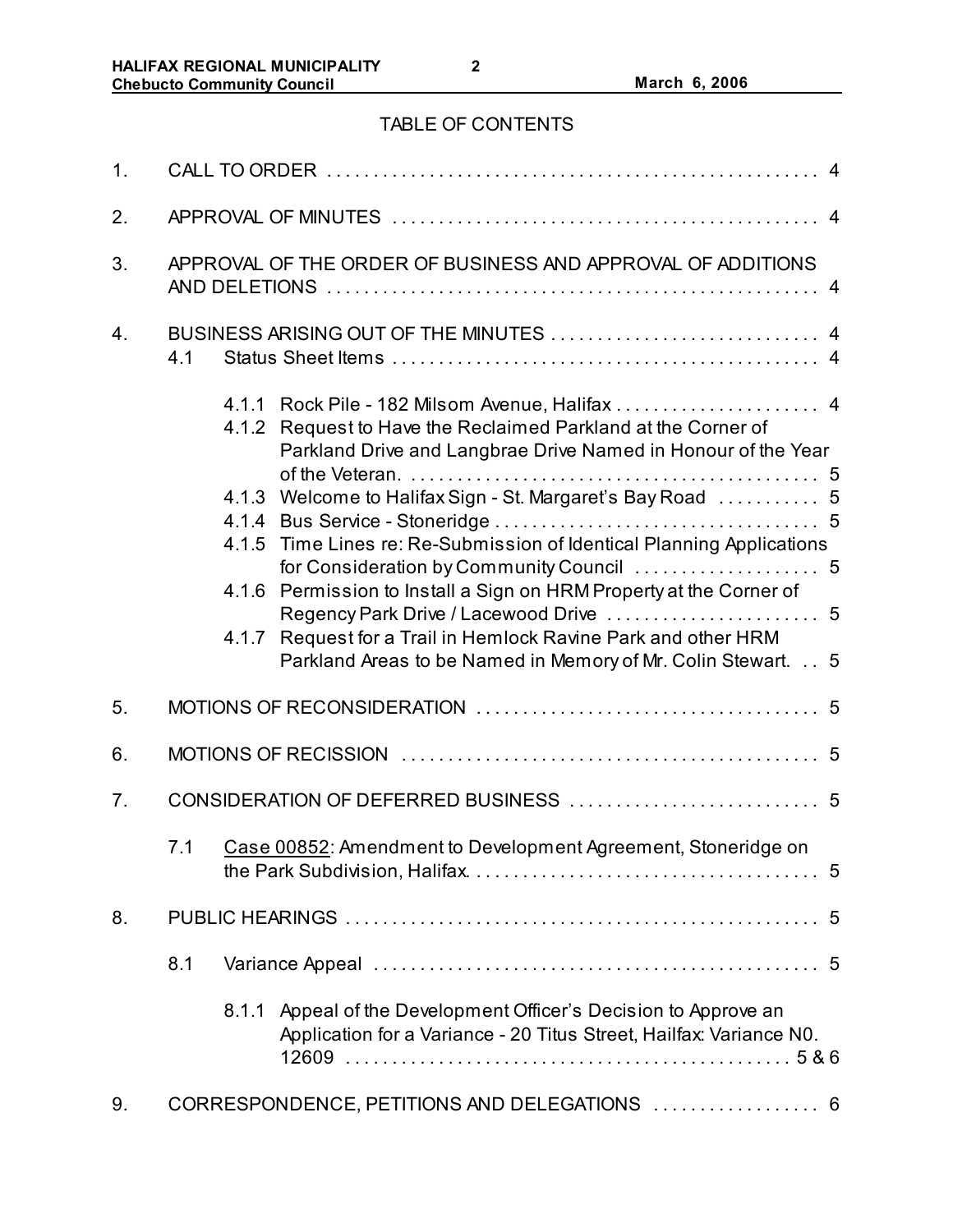|     | 9.1<br>9.2<br>9.3 |                                                                                                                         |  |  |  |  |
|-----|-------------------|-------------------------------------------------------------------------------------------------------------------------|--|--|--|--|
| 10. |                   |                                                                                                                         |  |  |  |  |
|     | 10.1              |                                                                                                                         |  |  |  |  |
|     |                   | 10.1.1<br>Case 00866: Amendments to the Halifax Peninsula Land<br>Use By-Law Respecting Gross Floor Area Requirements 6 |  |  |  |  |
| 11. |                   |                                                                                                                         |  |  |  |  |
| 12. |                   |                                                                                                                         |  |  |  |  |
|     | 12.1              |                                                                                                                         |  |  |  |  |
|     | 12.2              | Interpretive Panels - Melville Island/Deadman's Island  8                                                               |  |  |  |  |
| 13. |                   |                                                                                                                         |  |  |  |  |
| 14. |                   |                                                                                                                         |  |  |  |  |
| 15. |                   |                                                                                                                         |  |  |  |  |
| 16. |                   |                                                                                                                         |  |  |  |  |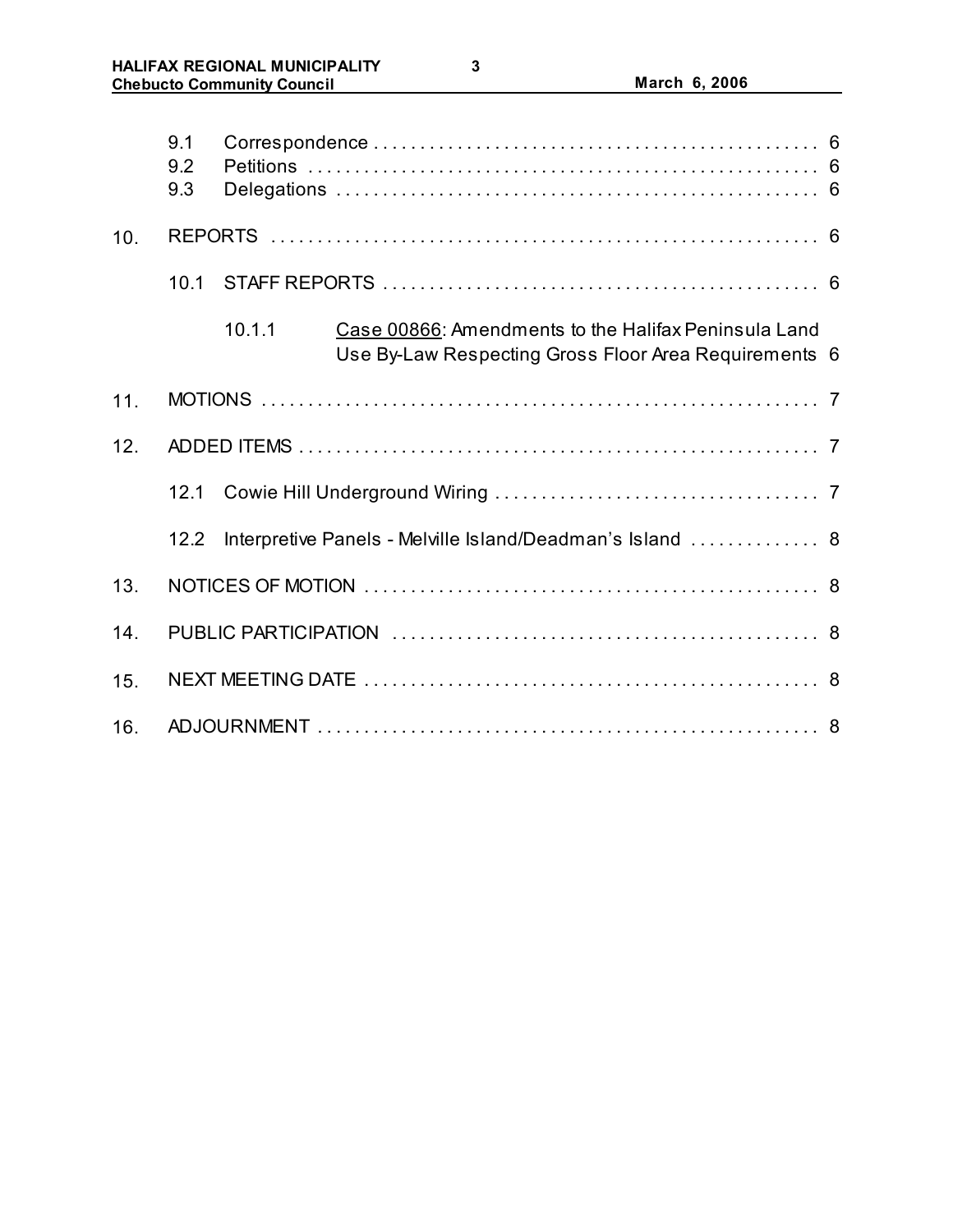## **1. CALL TO ORDER**

The Chair called the meeting to order at 7:02 p.m . in the Keshen Goodman Library, Halifax.

### **2. APPROVAL OF MINUTES** - February 6, 2006

**MOVED by Councillor Wile, seconded by Deputy Mayor Walker that the minutes of the regular meeting of February 6, 2006 be approved as circulated. MOTION PUT AND PASSED.**

- **3. APPROVAL OF THE ORDER OF BUSINESS AND APPROVAL OF ADDITIONS AND DELETIONS**
- **Additions:** 12.1 Cowie Hill Underground Wiring Councillor Mosher
	- 12.2 New Interpretive Panels for Melville Island/Deadman's Island Councillor Mosher
- **Deletion**: 8.1.1 Variance Appeal: Appeal of the Development Officer's Decision to Approve an Application for a Variance - 20 Titus Street, Halifax: Variance N0. 12609. *(The appellant has withdrawn the appeal).*

**MOVED BY Councillor Mosher, seconded by Councillor Hum that the agenda be approved as amended. MOTION PUT AND PASSED.** 

# **4. BUSINESS ARISING OUT OF THE MINUTES**

- **4.1 Status Sheet Items**:
- **4.1.1 Rock Pile 182 Milsom Avenue, Halifax**

No further update at this time. This item is to remain on the status sheet.

**4.1.2 Request to Have the Reclaimed Parkland at the Corner of Parkland Drive and Langbrae Drive Named in Honour of the Year of the Veteran.**

**MOVED BY Councillor Wile, seconded by Deputy Mayor W alker that the Chebucto Community Council endorse the suggested name for the proposed park as**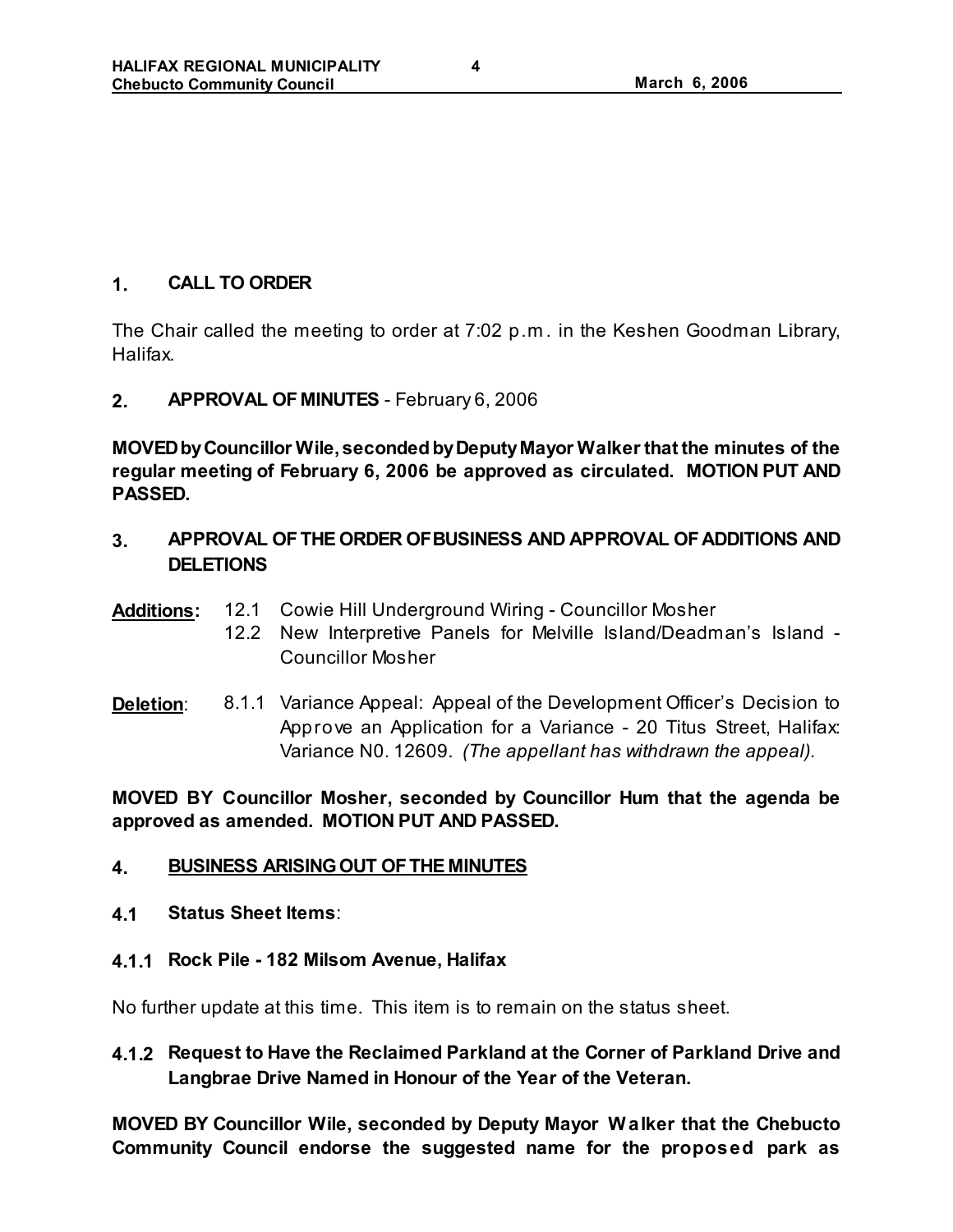#### **VETERAN'S CORNER.**

Councillor Wile explained that in a recent discussion with MLA Diana Whalen on this matter, it was decided that the name VETERAN'S CORNER would commemorate all veterans.

#### **MOTION PUT AND PASSED UNANIMOUSLY.**

## **4.1.3 Welcome to Halifax Sign - St. Margaret's Bay Road**

No further update at this time. To remain on the status sheet.

### **4.1.4 Bus Service - Stoneridge**

Councillor Mosher advised that she has recently met with Mr. Paul McDaniels, General Manager, Metro Transit to discuss the matter of bus service in the Stoneridge area. She indicated that as a result of that discussion, Route #6 Stonehaven will be reconfigured if Kelly Street is connected. She advised that the transit issue will be raised when the Kelly Street matter comes before Community Council. Metro Transit has indicated that it is possible to install an arm device that would allow only the passage of buses and emergency vehicles. This would allow for extension of bus service to the Stoneridge area. To remain on the status sheet.

# **4.1.5 Time Lines re: Re-Submission of Identical Planning Applications for Consideration by Community Council**

Councillor Adams advised that Legal Services is preparing a report on this matter. To remain on the status sheet.

## **4.1.6 Permission to Install a Sign on HRM Property at the Corner of Regency Park Drive / Lacewood Drive**

Councillor Wile advised that HRM Staff have met with representatives of Theatre Halifax, no further update available at this time. To remain on the status sheet.

# **4.1.7 Request for a Trail in Hemlock Ravine Park and other HRM Parkland Areas to be Named in Memory of Mr. Colin Stewart.**

No new information at this time. To remain on the status sheet.

### **5. MOTIONS OF RECONSIDERATION - None**

**6. MOTIONS OF RECISSION - None**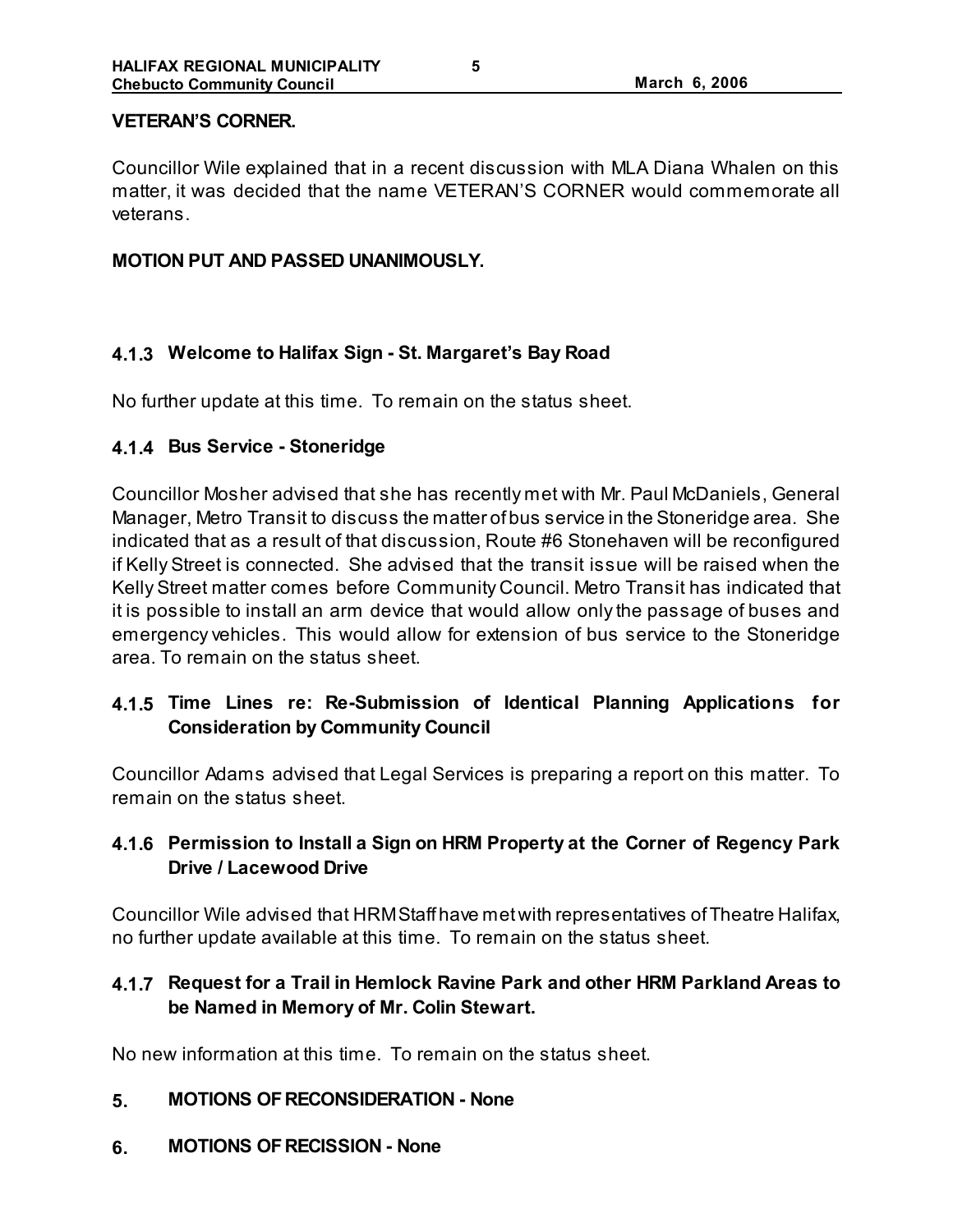### **7. CONSIDERATION OF DEFERRED BUSINESS**

- **7.1 Case 00852: Amendment to Development Agreement, Stoneridge on the Park Subdivision, Halifax.**
- A Supplemental Report dated February 13, 2006 was before Community Council.

**MOVED BY Councillor Mosher, seconded by Councillor W ile that this matter be deferred until the staff report regarding the appraisal is received. MOTION PUT AND PASSED UNANIMOUSLY.** 

#### **8. PUBLIC HEARINGS**

## **8.1 Appeal of the Development Officer's Decision to Approve an Application for a Variance - 20 Titus Street, Halifax: Variance N0. 12609**

This item was deleted from the agenda during the approval of the agenda. The Appellant has withdrawn the appeal. See page 4.

### **9. CORRESPONDENCE, PETITIONS AND DELEGATIONS**

### **9.1 Correspondence**

9.1.1 Response from Mr. Richard Wex, Director General, Habitat Management for the Department of Fisheries and Oceans, Canada, regarding concerns with infilling along the Northwest Arm.

Councillor Mosher provided background on this matter indicating that:

- The concern with infilling on the Northwest Arm was initiated from the Community Council level, both Chebucto Community Council and Peninsula Community Council.
- Two public information m eetings were hosted by Councillor Mosher and Councillor Uteck (from the Peninsula Community Council).
- Due to Chebucto Community Council's motion of a few years ago, a Multi-Disciplinary Committee was formed including Transport Canada, Department of Fisheries and Oceans, Nova Scotia Department of Environment and Labour, Department of Natural Resources, Halifax Port Authority and HRM.
- Items that are being reviewed are: wharves, infills, navigation, heights and view planes.
- There will be a neighbourhood planning process as well as the general Harbour Plan.

**MOVED BY Councillor Mosher, seconded by Councillor Hum that Chebucto Community Council request a staff report in regard to this letter. The report is to include a**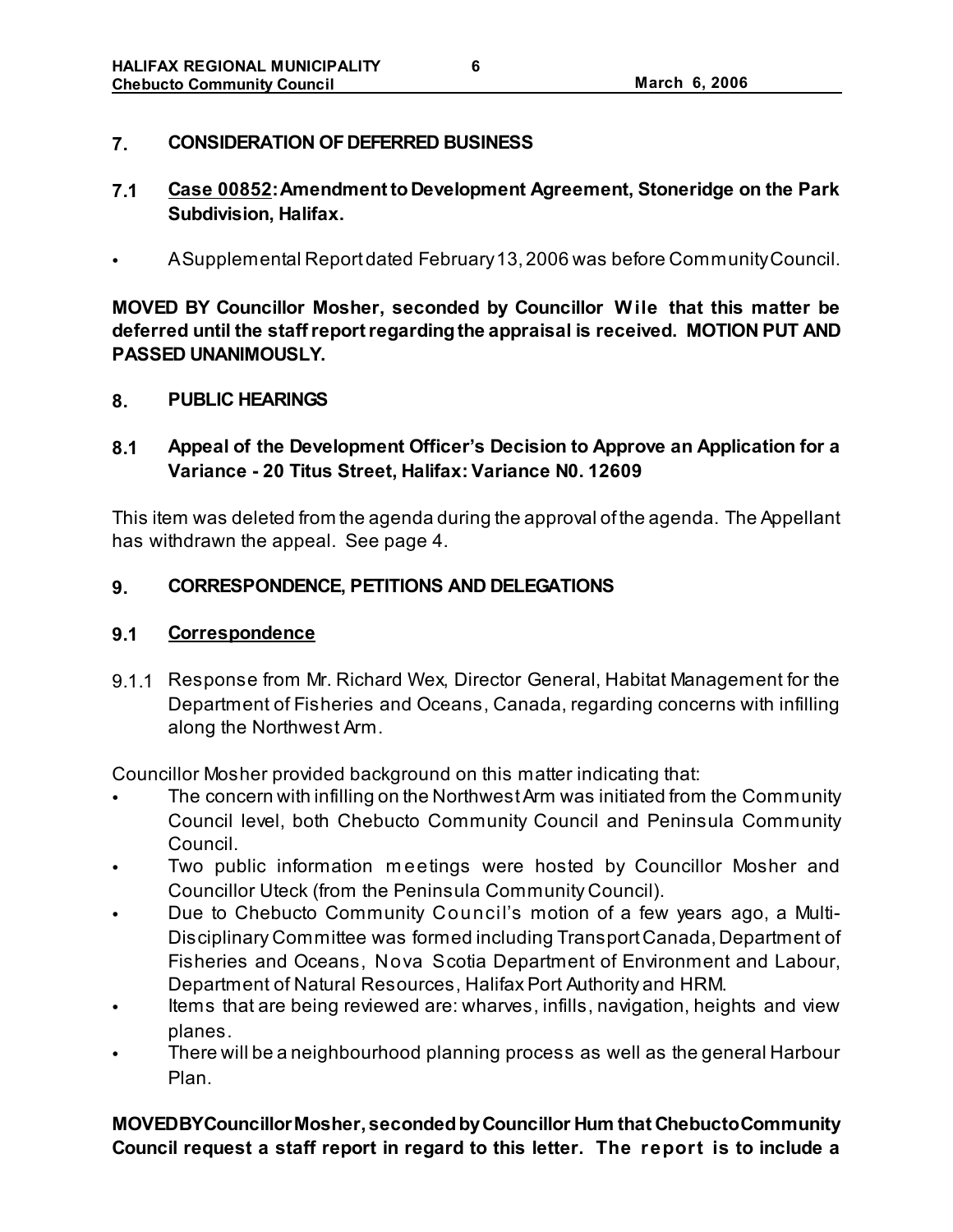## **description of HRM's ongoing efforts as well as a status update on the Inter Agency Committee. MOTION PUT AND PASSED UNANIMOUSLY.**

- 9.2 Petitions None
- 9.3 Delegations- None
- **10. REPORTS**
- **10.1 STAFF REPORTS**
- **10.1.1 Case 00866: Amendments to the Halifax Peninsula Land Use By-Law Respecting Gross Floor Area Requirements.**
- A Supplemental Report dated February 13, 2006 was before Community Council.

**MOVED BY Deputy Mayor Walker, seconded by Councillor Mosher that the Chebucto Community Council give first reading to consider the proposed amendments to the Halifax Peninsula Land Use By-Law (Attachment A of the staff report dated January 5, 2006) and schedule a joint public hearing of the Peninsula Community Council and Chebucto Community Council on Monday, April 10, 2006 in the Council Chambers, 3rd Floor City Hall. MOTION PUT AND PASSED UNANIMOUSLY.** 

**11. MOTIONS** - None

#### **12. ADDED ITEMS**

### **12.1 Cowie Hill - Underground Wiring**

Councillor Mosher provided background on the Cowie Hill development indicating that:

- The developm ent was built in 1973 by a private contractor who implemented underground wiring for the area.
- The wiring is not up to today's standards and problems are occurring such as leaks and power failures.
- Nova Scotia Power is suggesting replacing the current underground system with overhead wiring at a cost of approximately \$900,000.
- The cost to install a new underground wiring system would be approximately \$3.1 million.
- The difference between the \$900,000 and the \$3.1 million would have to be paid by the area residents.
- HRM Staff, indicated in a letter dated in 2000, that the existing underground electrical must be replaced with underground electrical and that the full cost of providing this service to the residents should be borne by Nova Scotia Power.
- Area residents have paid \$1 per month for the last thirty years for the underground wiring.
- The Nova Scotia Utility and Review Board has indicated that the system should be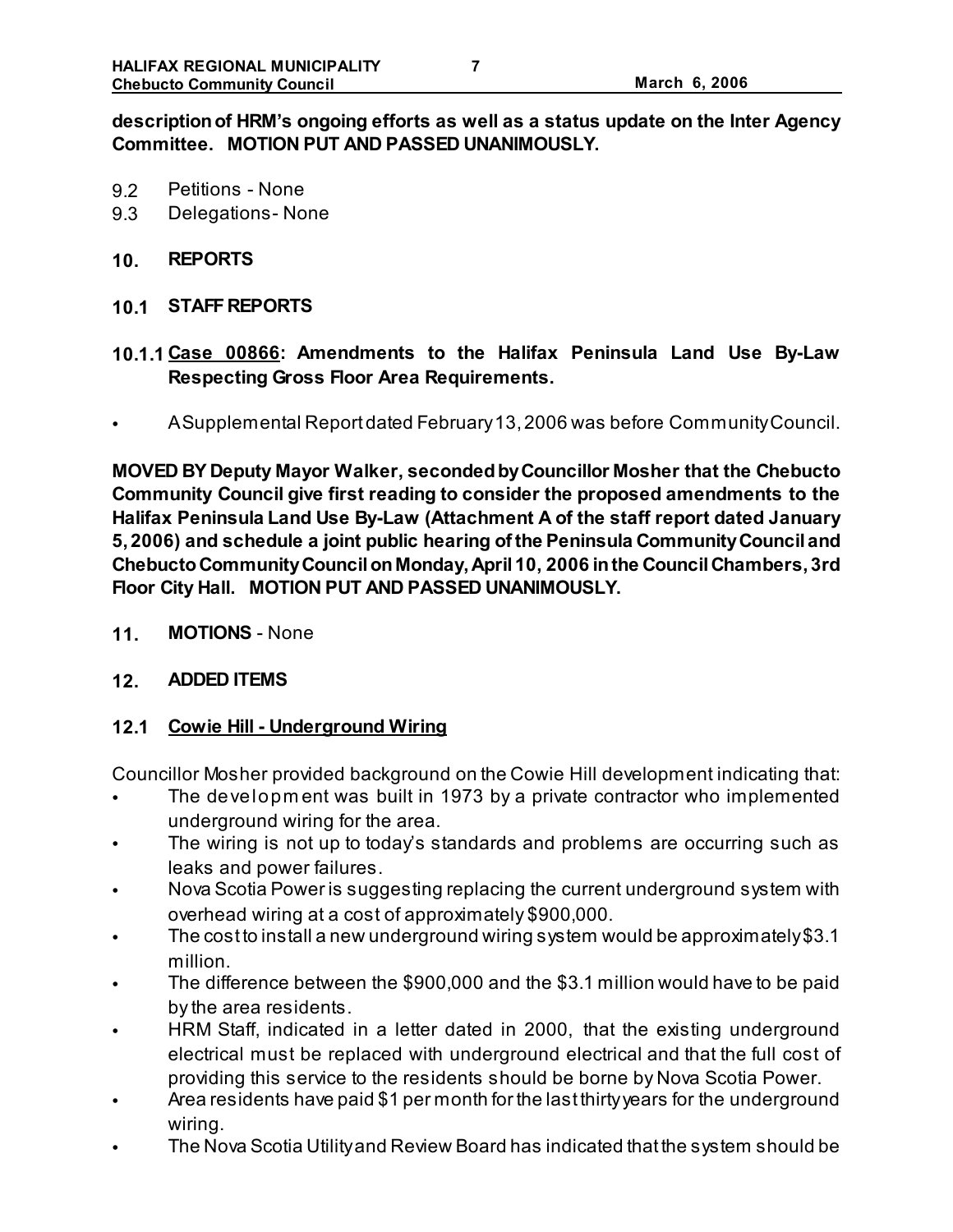replaced with the best, lowest cost alternative.

- The Condo Corp in Cowie Hill has hired a lawyer and an alternative is being suggested.
- If the alternative is not approved, the issue will go to court on May  $1^{st}$ , 2006.
- Underground wiring increases property value. improves aesthetics , allows for more trees/bigger trees, reduces heating and cooling costs, reduces potential for fire hazards and would reduce tree trimming costs for Nova Scotia Power.
- Cowie Hill is a very compact area and was not designed for overhead power lines/poles.
- During Hurricane Juan/White Juan, the Cowie Hill area was shown to have the most reliable power system.
- Councillor Mosher encouraged all members of Chebucto Community Council to speak at the hearing regarding maintaining underground wiring at Cowie Hill.

**MOVED BY Councillor Mosher, seconded by Councillor Wile that Chebucto Community Council request a staff report from HRM Legal Services and HRM Engineering Services reaffirming their position that; since the Cowie Hill area was initially approved and constructed with underground electrical plants that it must be replaced with underground electrical plants.** 

Councillor Mosher advised that this is a time sensitive issue as HRM would have to apply by April 18, 2006 for Intervener Status and May  $1<sup>st</sup>$  is the hearing.

# **MOTION PUT AND PASSED UNANIMOUSLY.**

### **12.2 Interpretative Panels - Melville Island/Deadman's Island**

Councillor Mosher displayed new interpretive panels for Melville Island and Deadman's Island that are now installed on site. She provided a brief background on the historical importance of Melville Island and Deadman's Island.

Councillors Adams and Mosher have been active with the Herring Cove Road project and suggested that perhaps the Interpretive Panels could be placed at the proposed look-off for that area.

**13. NOTICES OF MOTION -** None

# **14. PUBLIC PARTICIPATION**

### **Mr. Chris Miller, Rockingham**

He expressed concern on behalf of area residents with substantive changes being considered by the Regional Planning Committee to the proposed Birch Cove Lakes park area in the Regional Plan after public consultation has been completed. The changes are apparently due to private land ownership issues. He encouraged Chebucto